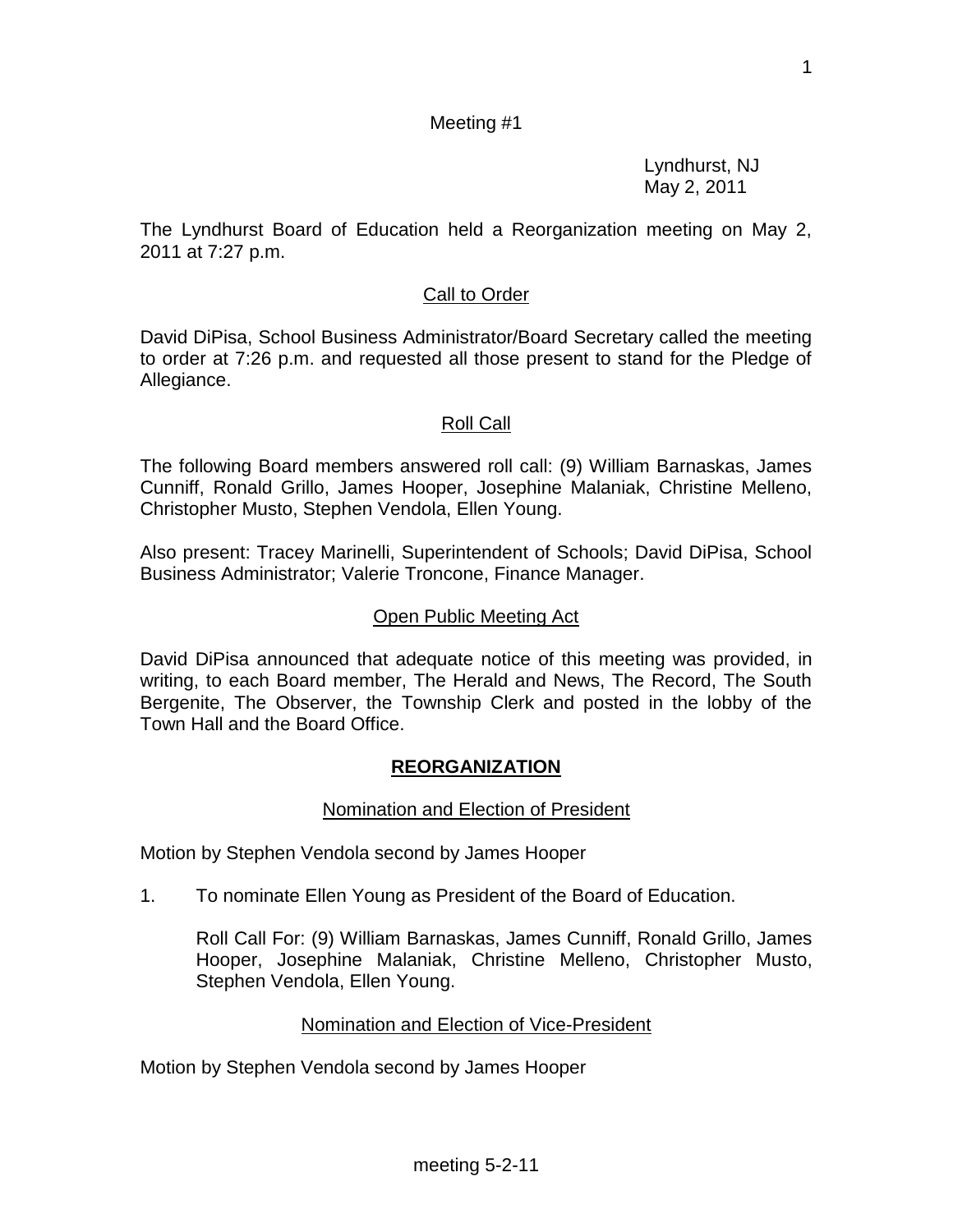2. To nominate Ronald Grillo as Vice-President of the Board of Education.

Roll Call For: (9) William Barnaskas, James Cunniff, Ronald Grillo, James Hooper, Josephine Malaniak, Christine Melleno, Christopher Musto, Stephen Vendola, Ellen Young.

Any Board member who takes exception to any of the following listed actions may so indicate now and a separate motion for each of the excepted action will be entertained.

Motion made by James Hooper second by Stephen Vendola

Roll Call For: (9) William Barnaskas, James Cunniff, Ronald Grillo, James Hooper, Josephine Malaniak, Christine Melleno, Christopher Musto, Stephen Vendola, Ellen Young.

3. BE IT RESOLVED, that the monthly meeting of the Board of Education of the Township of Lyndhurst for the year beginning May 2011 and ending April 2012 or until such other time as the legislature may designate shall be held in the following place. The work meeting of the Board will be held at 7:00 p.m., the second Monday of each month in the Lyndhurst High School Auditorium, and the regular public meeting will be held at 8:00 p.m. The next meeting of the Board will be on May 9, 2011.

BE IT FURTHER RESOLVED, that written notice of such meeting be forwarded to all Board members, The Record, The Herald and News, The South Bergenite, The Observer, the Township Clerk, and notices be posted in the Town Hall and the bulletin board of the central office of the Lyndhurst Board of Education as well as the Lyndhurst Board of Education website.

4. BE IT RESOLVED, that the By-Laws, Regulations and Policies and all negotiated labor agreements heretofore adopted by the former Board of Education shall remain in full force and effect until such time as this Board of Education, in its opinion, shall deem it necessary to amend or rescind any part of the same in the best interests of our school system.

## Superintendent's Report

Superintendent Marinelli spoke about students from Lyndhurst High School who placed second in the SOAR Public Service Announcement Contest. The following students prepared a fantastic video on the topic of DUI – Henry Cheng, Patrick Gonzalez, Brandan Sauerwald, Andrew Stajek and Alan Rhodes. Brian Fuschetto, LHS Business & Technology Teacher guided these students along the way. Congratulations to Mr. Fuschetto and his outstanding students!